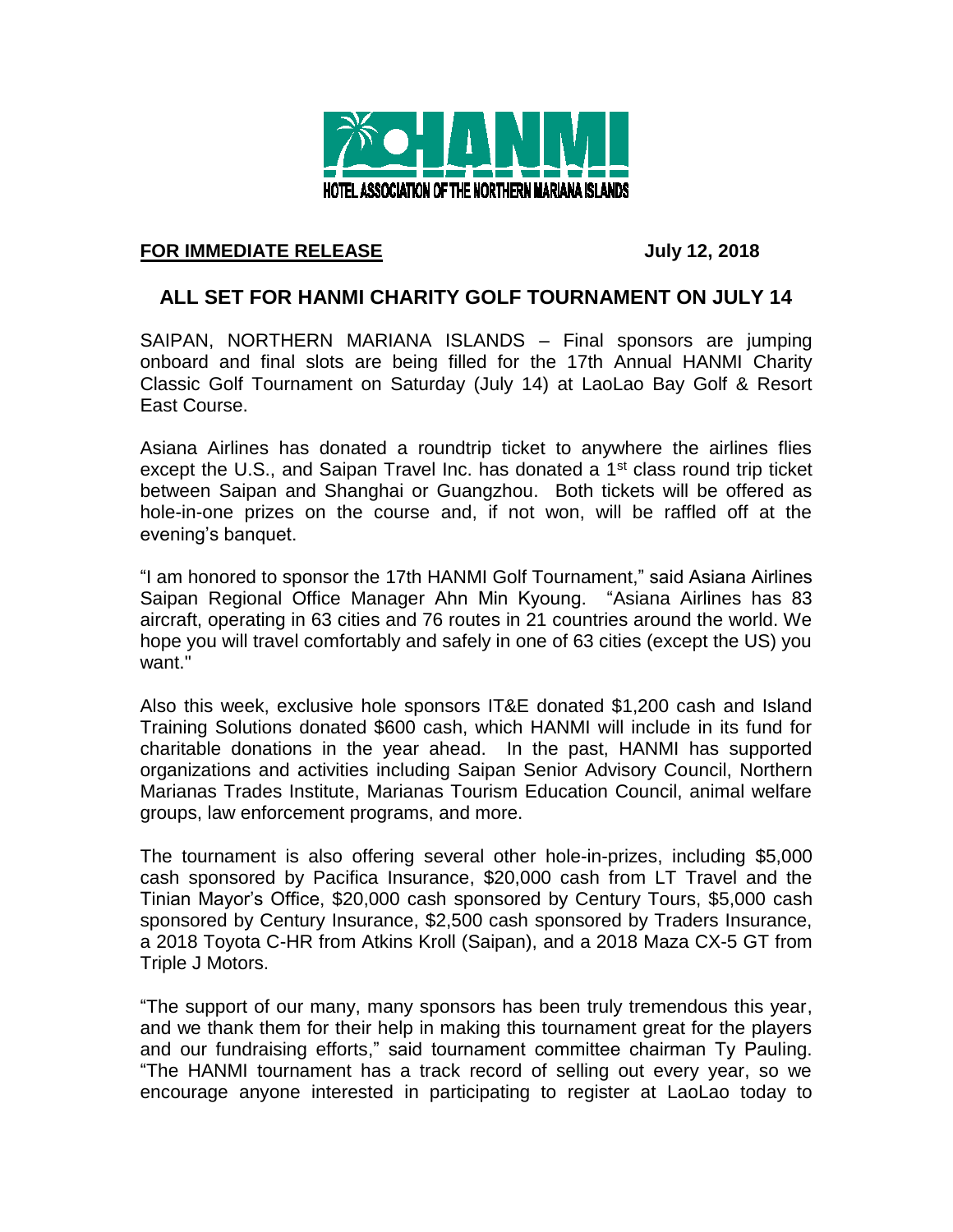secure their slot."

Other exclusive hole sponsors are DOCOMO Pacific, Fiesta Resort & Spa Saipan, Flametree TV, Grandvrio Resort Saipan, Hyatt Regency Saipan, IT&E, Island Training Solutions, Japan Saipan Travel Asso., Kanoa Resort, Kautz Glass, Korea Travel Agents of Saipan, Mariana Resort & Spa, Marianas Variety, Marianas Visitors Authority, Micronesian Brokers, Pacific Home Appliance Corp., Pacific Islands Club Saipan, Sablan Top Line, Saipan Brewing Co., Sorenson Media Group, Stars & Stripes, T Galleria, Tan Sui Lin Foundation, Titan Imports, Top Development Inc., and Wushin Gas.

Shared hole sponsors are Aqua Resort Club, Bridge Capital, Century Hotel, Chong's Corp., Chung Nam Corp., Coral Ocean Golf Resort, D&Q Saipan Co., First Hawaiian Bank, Kensington Hotel Saipan, LaoLao Bay Golf & Resort, Pacific Saipan Inc., Pro Total Solutions/Ocean Road, Saipan Adventure, and Saipan Trading Co. Inc.

Tournament registration is \$140. For an additional \$30, players may also compete for optional play prizes, including accurate drive circle, nearest to the pin, longest drive, aggressive drive, and accurate drive line. The tournament will start at 7 a.m.

Registration forms are now available at: LaoLao Bay Golf & Resort, Fiesta Resort & Spa, Hyatt Regency Saipan, Pacific Islands Club Saipan, and Coral Ocean Golf Resort or [www.facebook.com/HANMI670.](http://www.facebook.com/HANMI670) The tournament is open to the first 144 paid registrants. Cash, cars, hotel night stays, and other prizes await the winners.

The awards banquet, featuring a wide selection of dishes from the kitchens of HANMI member hotels, will be held on July 14, 2018, at 6 p.m. at Fiesta Resort & Spa. The awards banquet is included for registered players, and additional guest are \$25; children ages 3-11 are \$12.50.

For more information, contact Tournament Chairman Tyrell Pauling at [tyrell.pauling@hyatt.com](mailto:tyrell.pauling@hyatt.com) or 670.234.1234.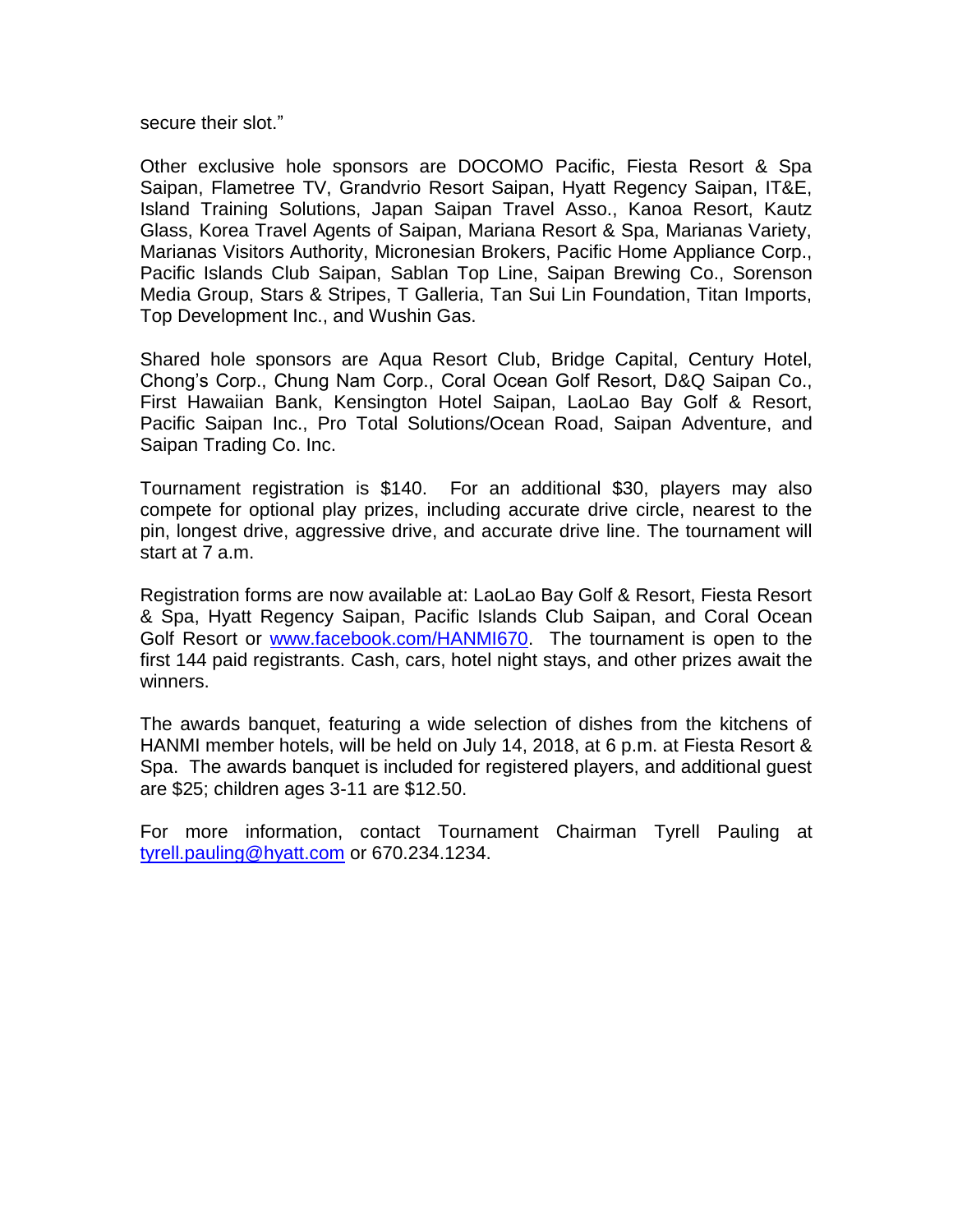

Sales Manager Hans Mickelson of IT&E presents a \$1,200 donation on July 11, 2018, at IT&E headquarters in Chalan Laulau, Saipan, for the 17<sup>th</sup> Annual HANMI Charity Classic Golf Tournament, slated for July 14, 2018. From left are tournament committee member Steve Balakrishna, Mickelson, and tournament committee member Das Krishnan.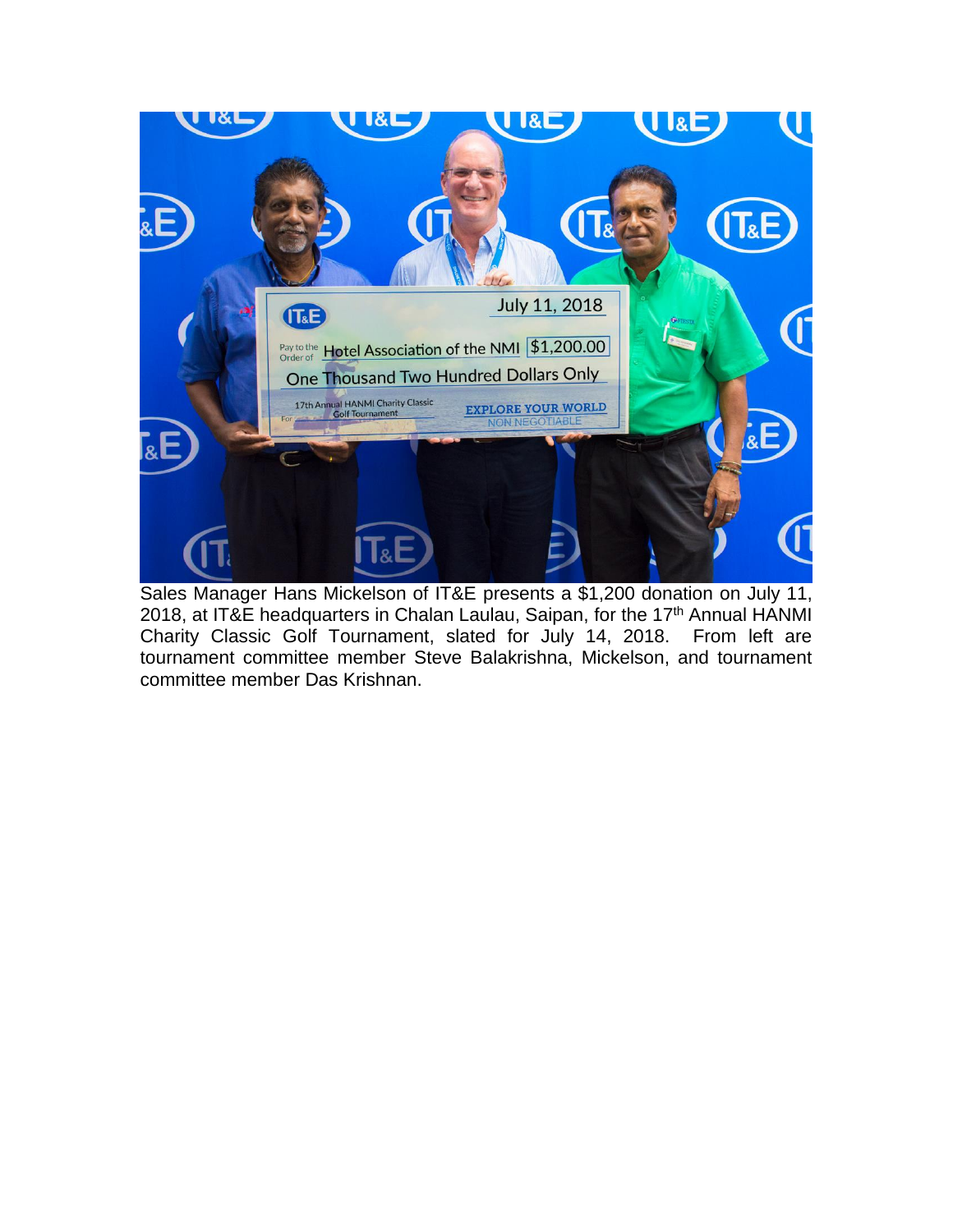

Saipan Travel Inc. General Manager Henry Liang, second from left, presents a 1<sup>st</sup> class roundtrip ticket on July 10, 2018, at Fiesta Resort & Spa for the 17<sup>th</sup> Annual HANMI Charity Classic Golf Tournament, slated for July 14, 2018. From left are Fiesta Resort & Spa Server Trina Garamonte, Liang, tournament committee member Das Krishnan, Server Virgie Reyes and Senior Supervisor Dennis Floresca.